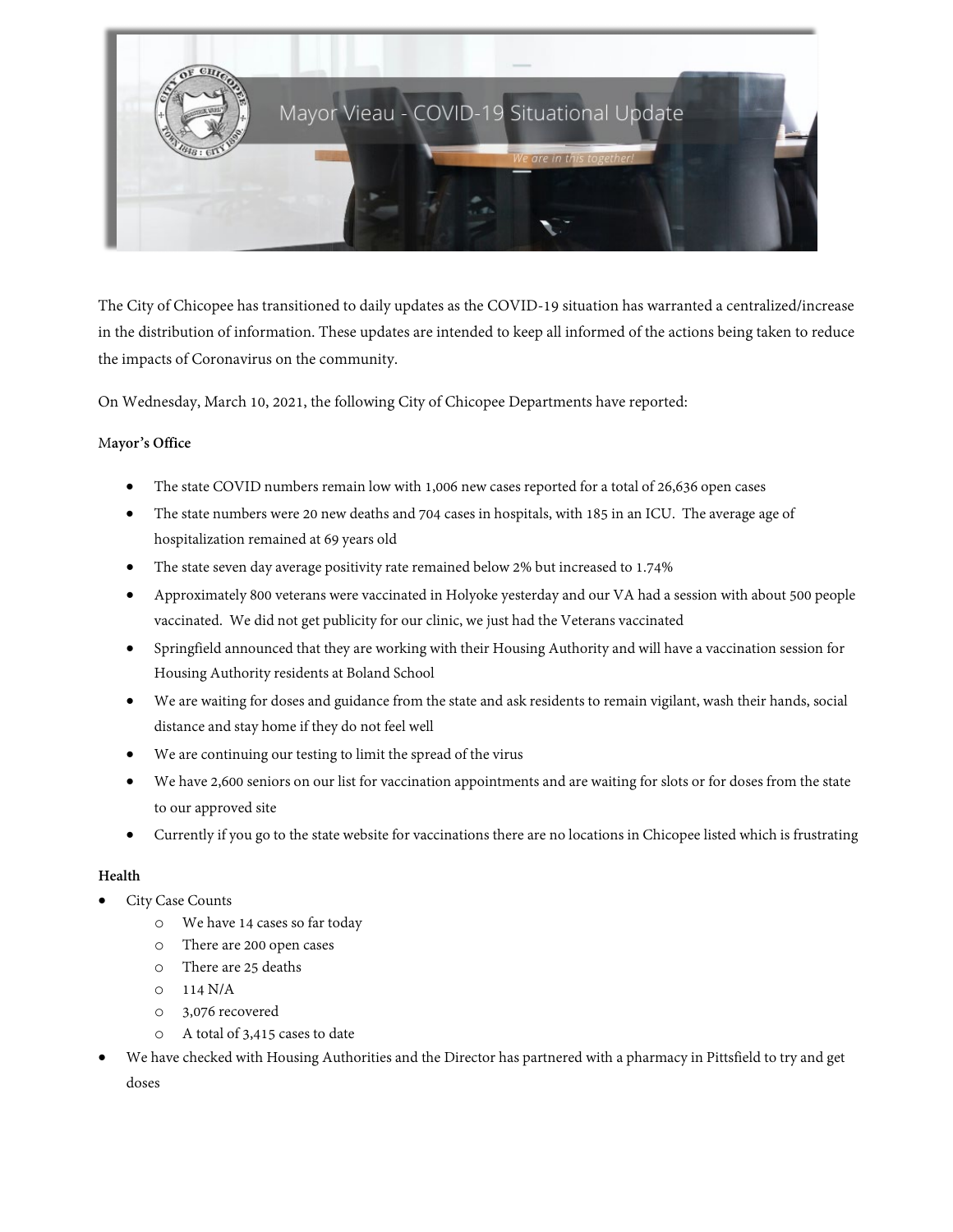- The state guidelines require the residents of the Housing Authority to be inoculated at the housing complex or in their apartments. Not sure how Springfield can make them go to Boland School
- Teachers will be eligible tomorrow for doses so we will be competing with this new group as we seek to get seniors over 76 years old appointments for their first dose

#### **Police Department**

- Status Quo on services
- We have one officer out on long-term recovery
- Two officers remain in quarantine testing positive
- We received a complaint about officers not wearing masks in public and will remind all officers to wear masks
- We had one officer suspended for not wearing a mask and that appeared to correct the situation but a reminder will be sent

#### **Fire Department**

- Status quo on services with one firefighter out on long-term recovery
- No additional cases

#### **Emergency Management**

- Services and staffing continue
- Spoke with Springfield Emergency Management and Health Department and was told the state is allocating doses directly to housing complexes and to the Eastfield Mall. The city did not know about the dose allocations until the Health Department called the Housing Authority and did not know about Eastfield Mall being chosen until the state set up the site
- Indicated that other cities and towns have not gotten any better communications from the state than we have been getting

#### **Safety**

- Status Quo on staffing
- There were 89 tests administered on Monday with 9 positives and four were repeat positives with only five new positives
- We are getting a steady rate of testing today and will report out numbers when completed

#### **DPW**

- Status quo on staffing
- We have one employee out on quarantine due to a family cluster